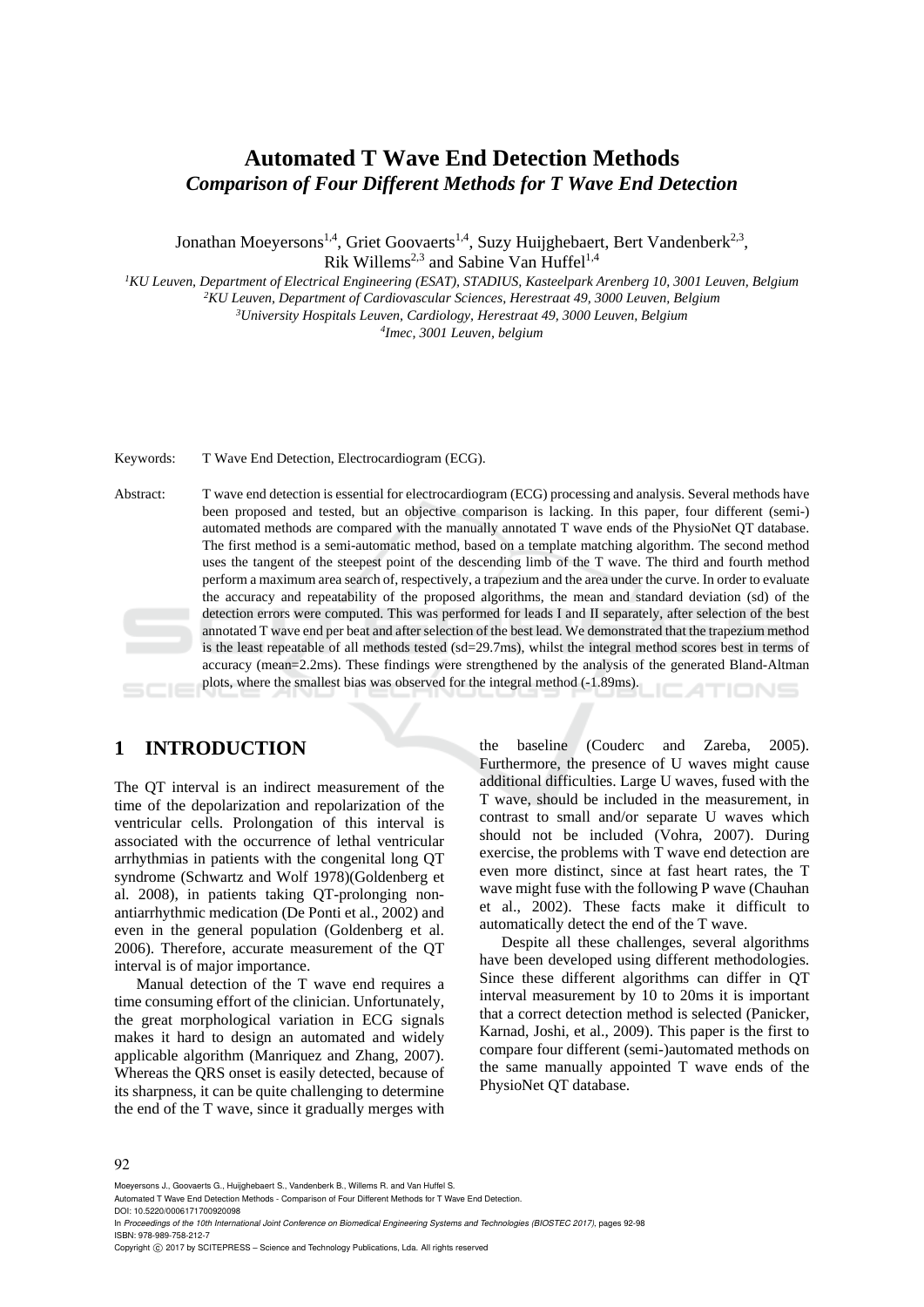The first method is a semi-automatic method, based on a template matching algorithm in which the user manually selects, hence the semi, the beginning and the end of the QT interval on a template beat (Berger et al., 1997). The second method determines the end of the T wave using the tangent of the steepest point of the descending limb of the T wave. The third and fourth method perform a maximum area search of, respectively, a trapezium (Vázquez-Seisdedos et al., 2011) and the area under the curve (Qinghua Zhang et al., 2006). In the following, we will briefly summarize the four methods mentioned.

### **2 METHODS**

## **2.1 Method 1: Semi-automatic (SEMI) T Wave End Detection**

The first step of this algorithm is the storage of all beats, 0.35s before and 0.75s after each R peak. Hereof the trimmed mean is calculated, excluding the upper and lower 10% percent of the data, to create a template representing the average beat. In order to calculate the QT interval, the distinct features of the template have to be detected. The template's R peak is known, since we segmented the signal based hereon. The time location of the R peak is denoted  $T_k$ . Hereafter, the user manually selects the beginning and the end of the QT interval. This segment is denoted  $\varphi(n)$ , where *n* is the sample number. Thus,

$$
\varphi(n) = x(n) \text{ for } n = n_0 : n_1 \tag{1}
$$

where  $x(n)$  is the ECG signal and  $n_0$  and  $n_1$  are the manually selected beginning and end points of the  $\overline{OT}$  interval. The duration of the interval is  $N$  samples. For the purpose of matching all other beats to the template, only the region of the template from  $n =$  $T_k + n_{\overline{v}}$  to  $n = n_1$  is used, with  $n_{\overline{v}}$  equal to 50ms. Per beat, an error function  $\varepsilon_i(a)$  is defined:

$$
\varepsilon_i(a) = \sum_{j=n_{\nabla}}^{n_1 - T_k} [\varphi(T_k + j) - x(T_i + aj)]^2 \tag{2}
$$

where  $\alpha$  is the time-stretching factor and  $T_i$  is the R peak under investigation. The result is the sum of squared differences between the template T wave and the stretched or compressed  $T$  wave for beat  $i$ . A progressive search in the interval [0.9 1.1] is conducted in order to find the value of  $a$  that minimizes  $\varepsilon_i(a)$ . The best value of a is denoted  $\hat{a}_i$  and the QT interval of the  $i<sup>th</sup>$  beat is defined as

$$
QT_i = \hat{a}_i N \tag{3}
$$

with, as stated before,  $N$  equal to the duration of

the template QT interval. The  $i<sup>th</sup>$  T wave end is defined by the sum of the  $i<sup>th</sup>$  QT interval and the location of the according R peak, minus the length of the template's QR interval. In summary, the algorithm finds the QT interval for each beat such that the T wave shape best matches the template T wave under the time-stretch model.

The working principle of this method is demonstrated graphically in Figure 1. The top panel presents the template beat. Here, the manually selected beginning and end of the QT interval are indicated. The region highlighted in bold is the segment used to compute the error function. In the next panel, several time-compressed versions of a new beat's T wave are superimposed on the template. The area of difference between the template T wave and the uncompressed T wave of the beat is then calculated and the optimal value of  $\alpha$  is determined.

#### QT Variability Algorithm



Figure 1: Operator selects beginning and end points of the QT interval from the template (top panel). For each of the other beats in the epoch, multiple time-compressed or timestretched versions of the QT interval are generated (second panel). These will be used for comparison with the template QT interval to derive the optimal time-stretching factor  $\hat{a}$ .

#### **2.2 Method 2: Tangent Method (TAN)**

The first step of this algorithm is again the segmentation of all beats, 0.35s before and 0.75s after each R peak. Every beat will be processed and analysed separately. The second step is an additional cleaning of each beat using a cubic Savitzky-Golay filter in order to remove high frequency noise. Afterwards, the isoelectric baseline of the beat is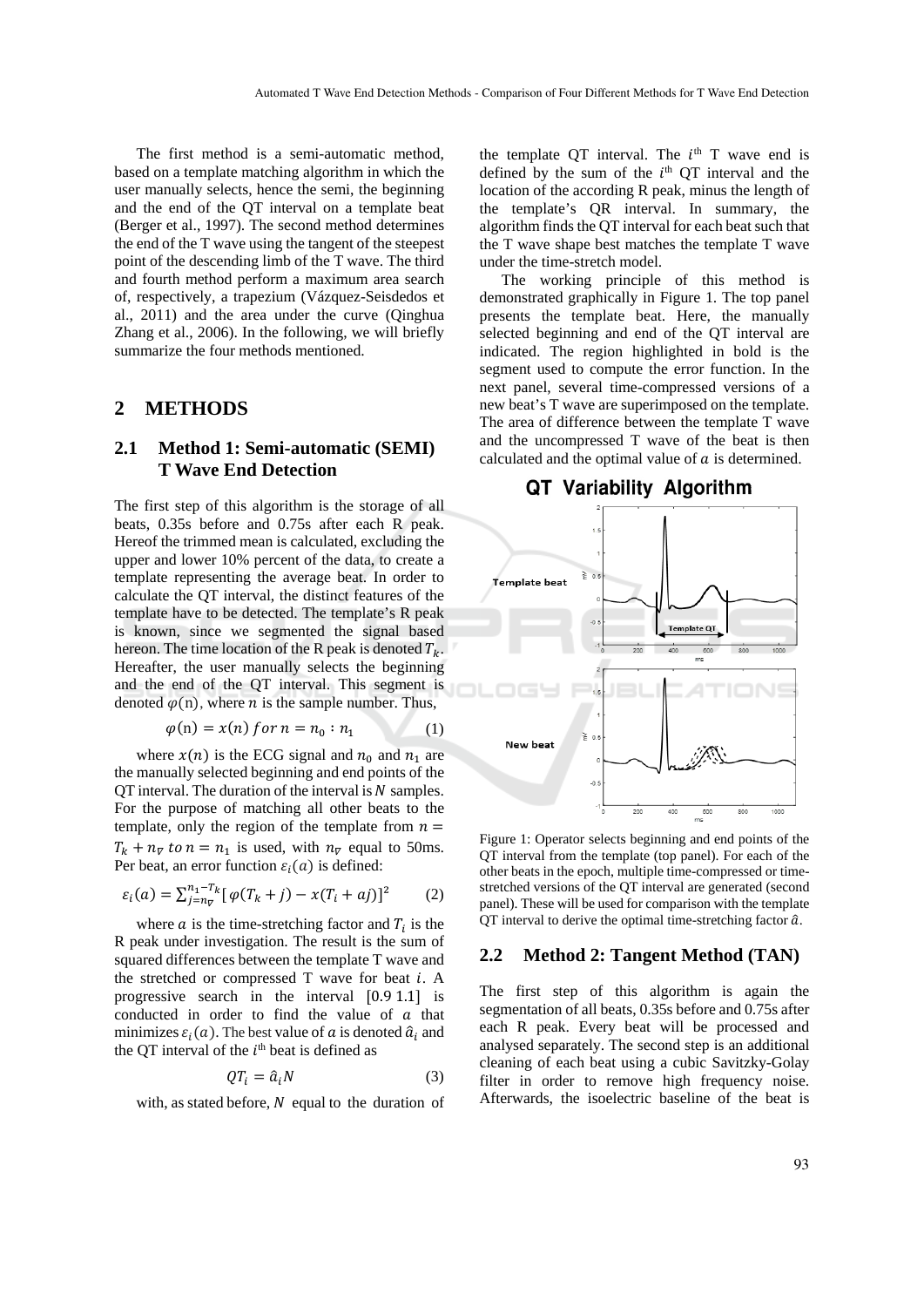aligned with the zero line by subtracting the median of the first 320ms of the studied beat.

In the third step, a search window is defined in which the T wave peak is selected. The left bound is set at 60ms after the R peak, in order to exclude the QRS complex, but to include the whole T wave. The right bound is set in the interval between the suspected end of the T wave and the next R peak. In this search window the derivative is calculated, followed by a detection of all sign changes. This operation results in the location of all peaks and valleys in the selection window. Subsequently, the T peak is defined as the peak or valley with the maximal absolute amplitude in the selection window, but located maximally 850ms from the start of the beat.



Figure 2: Tangent Method. The red line represents the tangent of the steepest point of the descending limb of the T wave and the red dot represents the T wave end.

The fourth step is the selection of the T wave end. First the steepest point of the descending or ascending limb of the T wave is defined. Secondly, the tangent through this point is calculated and the cross point between this line and the zero baseline is searched. Finally, since this cross point does not exactly align with the T end, the point 20ms after the cross point is selected to be the T end. The working principle of this method is demonstrated graphically in Figure 2.

## **2.3 Method 3: Trapezium's Area (TRA) Method**

The TRA method assumes that T peaks are previously detected, following the described steps. First, a search window is defined, which encloses the whole T wave. Second, the search window is narrowed. The left and right bound are replaced by the samples with the maximal and minimal slope in the search window. Finally, the first point with an absolute slope smaller than 0.1 is selected and a maximum search of the absolute values around this point is conducted. The maximal is referred to as the T peak.

This T wave end detection method is based on the calculation of consecutive areas of a rectangular trapezium defined by three fixed and one variable vertex.

The first fixed point is located 100ms past the T peak in order to ensure the inclusion of the T wave end  $(x_r, y_r)$ . The second fixed point is defined by subtracting each value of a search window in between the T peak and the first fixed point. A maximum search is performed and the steepest point of the descending limb of the T wave is selected  $(x_m, y_m)$ . The third fixed point is the cross point between a vertical line through the first and a horizontal line through the second fixed point  $(x_r, y_m)$ . The variable point starts at the second fixed point and follows the graph, until it reaches the first fixed point  $(x_i, y_i)$ . This is demonstrated graphically in Figure 3. The T wave end is defined as the point where the area  $A$  of the trapezium is maximal.  $A$  is calculated by the following formula:

$$
A = 0.5 * (y_m - y_i) * (2x_r - x_i - x_m)
$$
 (4)

This means that the area  $A$  will be zero when the variable point equals the second fixed point and maximum when it is located at the end of the T wave.



Figure 3: Determination of the T wave end by the computation of the area A of several trapezes. T end denotes the maximum area.

### **2.4 Method 4: Integration (INT) Operation**

Based on the R peak detection for each beat, an interval,  $[k_a, k_b]$ , is delimited so that the T wave end is inside this interval, with no overlap with the other wave forms. The proposed algorithm mainly consists of the computation of an indicator  $A_k$  which reaches its maximal value when the T end is detected. It is computed through an integration operation in a sliding window, with the window size smaller than the length of the whole T wave.  $A_k$  is computed by the following formula: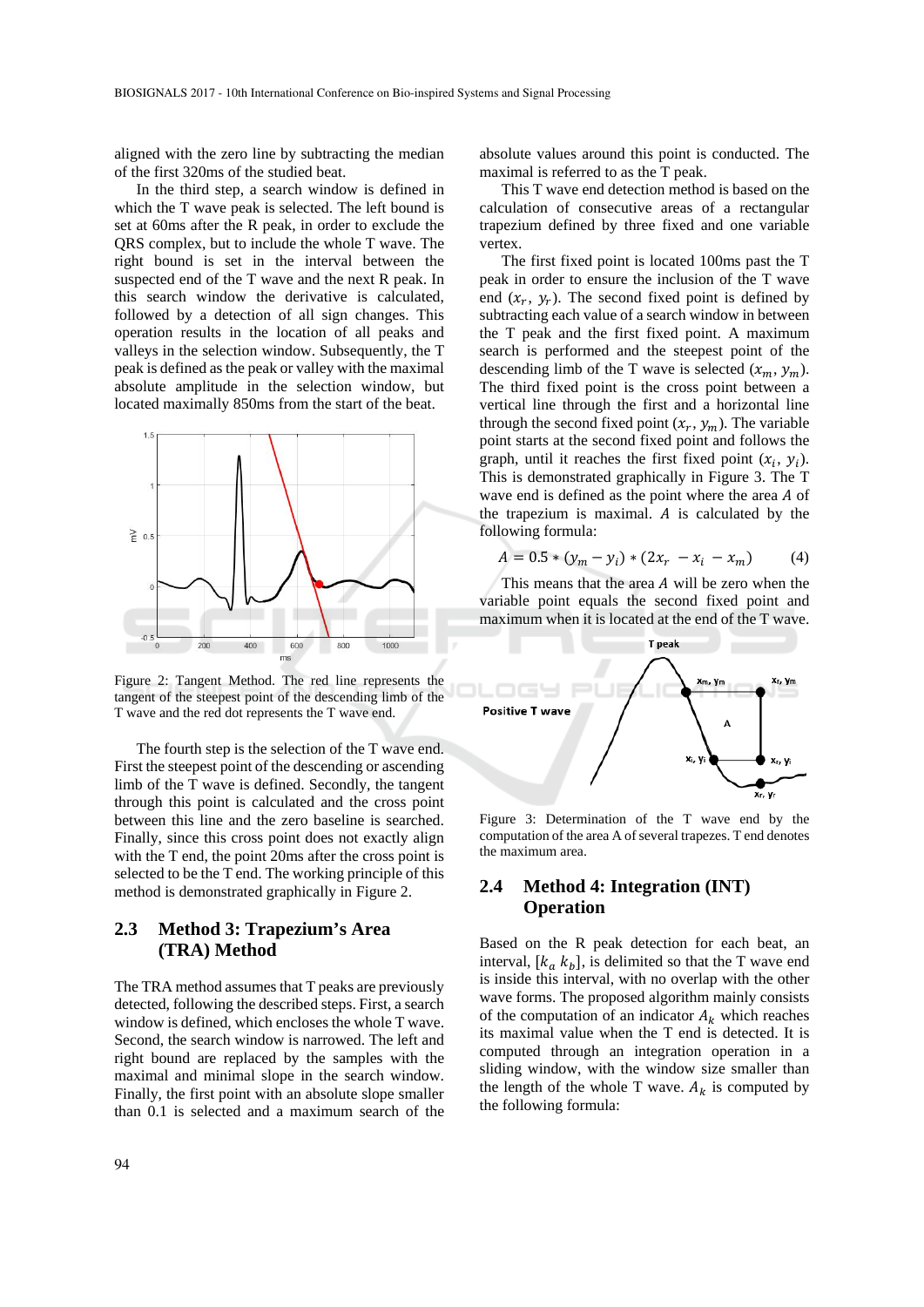$$
A_k = \sum_{j=k-w+1}^k s_j - \bar{s}_k
$$
\n<sup>(5)</sup>

where  $w$  is the sliding window size in discrete time,  $s_i$  is the signal value at time point *j* and  $\bar{s}_k$  is the mean value of the signal in a small window around  $k$ . For each instance  $k$  inside the earlier defined interval, the value of  $A_k$  is computed and the T wave end is located at the value of k maximizing  $A_k$ .

# **3 EVALUATION WITH MANUALLY ANNOTATED ECG SIGNALS**

The performance of the presented algorithms is evaluated on the PhysioNet QT database. We compared the performance of the different detection methods with the manually annotated T wave ends in this database.

## **3.1 The PhysioNet QT Database**

The PhysioNet QT database has been designed to serve as a reference for the validation and comparison of T wave end detecting algorithms (Laguna et al. 1997). It contains 105 records of 15min two-lead ECG signals and a total of 3944 T wave end annotations. The annotations were performed manually by two expert cardiologists. 3542 T wave ends were annotated by the first cardiologist and 402 were annotated by the second cardiologist, in 11 recordings. At least 30 beats per record were annotated, except for 2 records in which no T wave ends were annotated. The signals are sampled at 250Hz.

Since each detection method uses different types of filtering, their performance could depend on the characteristics of the filters. To homogenize this dependence, the pre-processing was generalized. All signals were filtered with a zero-phase bandpass filter between 1 and 40Hz, to correct for baseline drift and high frequency noise.

#### **3.2 Performance Comparison**

In order to evaluate the accuracy and repeatability of the proposed algorithms, the mean and standard deviation (sd) of the detection errors, that is the time difference in ms, between the manually and automatically detected T wave ends, were computed for the four different methods in the two ECG leads.

The mean and standard deviation of the errors were computed as follows. First, the four algorithms

were applied to each of the two leads of an ECG record in the QT database. Each T wave end is annotated once by the cardiologists and located twice by the four algorithms, once per ECG lead. Second, the detection error is computed. Each manually annotated T wave end was compared with the corresponding four automatically annotated T wave ends. For each lead, the mean detection error and standard deviation per algorithm was computed. Finally, the overall mean and standard deviation for all ECG records were computed.

In Table 1 the results of the validation of the four proposed algorithms are presented. In row 1 and 2 the overall mean and sd of lead I and II are presented. The mean value expresses how close the algorithms are to the manually annotated markers (accuracy), and the sd value provides information about the stability (repeatability) of the detection criteria. The mean values have to be interpreted with caution, since overand underestimation of the manually annotated T wave ends cancel each other out. This might result in a lower overall mean value.

Table 1: Comparison of the overall mean and standard deviation (sd) of the differences, in ms, between the automatic and manually annotated T wave ends for all methods in both leads separately.

|      | <b>SEMI</b> |      | <b>TAN</b> |      | <b>TRA</b> |      | <b>INT</b> |      |
|------|-------------|------|------------|------|------------|------|------------|------|
| Lead | mean        | sd   | mean       | sd   | mean       | sd   | mean       | sd   |
|      | $-6.2$      | 15.4 | $-18.0$    | 17.8 | 25.7       | 37.2 | 10.1       | 21.4 |
| П    | $-2.1$      | 15.9 | $-5.4$     | 18.0 | 19.7       | 36.1 | 14.9       | 29.1 |

The results of Table 1 show that, in terms of the overall mean error and standard deviation, the TRA method is outperformed by the other three algorithms, when evaluated on the PhysioNet QT database. Although obtained on the same database, this method showed worse results, compared to the original paper (Vázquez-Seisdedos et al., 2011). A first explanation might be the exclusion of some beats in the original paper due to poor quality of T wave end detection. Eliminating cardiac cycles of poor quality generally improves the results. Therefore, evaluating the detection errors without removing the bad cardiac cycles puts the proposed algorithms in the least favourable evaluation condition, which might explain the difference. The second explanation is the choice of lead. In this paper, the algorithm is applied on both leads separately, whilst in the original paper the a posteriori best result among two computed positions was chosen for error evaluation (best beat per record (BB)). In clinical practice, the human operator could choose the best lead for each patient individually (best lead per record (BL)), but it is less reasonable to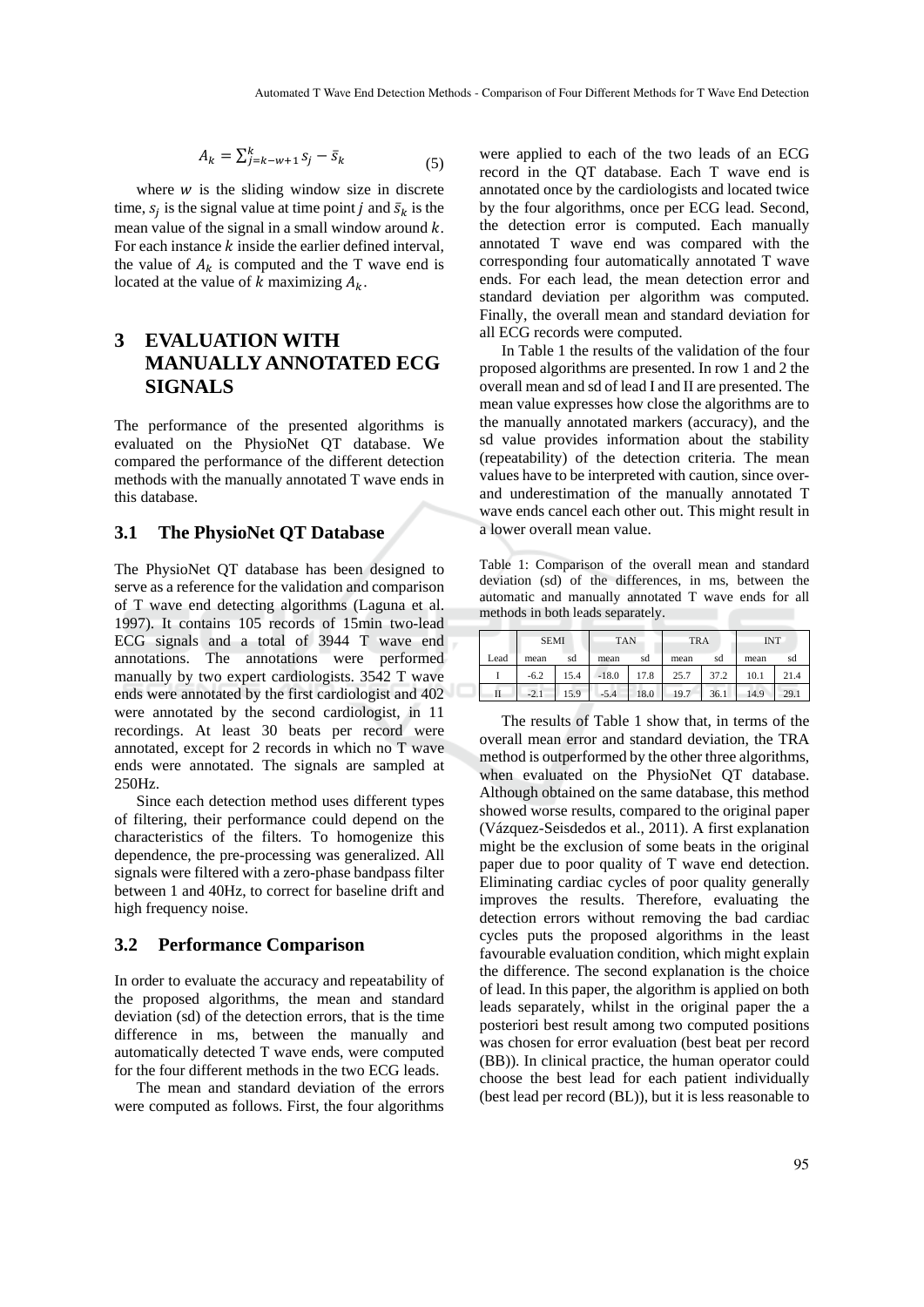switch leads per cardiac cycle (Zhang et al., 2005). In order to take this difference in lead selection into account, the BB and BL values were also calculated.

The BB values were computed according to the method adopted first in (Martínez et al., 2004) and later in (Zhang et al. 2005; Vázquez-Seisdedos et al., 2011). This method defines the T wave end per beat by selecting the lead in which the detection error, between the automatically and manually annotated T wave end, is minimal. The BL method selects the ECG lead which contains the most T wave ends, appointed by the previously described method. If an equal amount of T wave ends were appointed in both leads, the first lead was selected. From the viewpoint of a human operator, this is a more realistic procedure. The results of both methods can be found in Table 2.

Table 2: Comparison of the overall mean and standard deviation (sd) of the differences, in ms, between the automatic and manually annotated T wave ends for all methods with the supplementary BB and BL protocol.

|           | <b>SEMI</b> |      | <b>TAN</b> |      | <b>TRA</b> |      | <b>INT</b> |      |
|-----------|-------------|------|------------|------|------------|------|------------|------|
| Lead      | mean        | sd   | mean       | sd   | mean       | sd   | mean       | sd   |
| <b>BB</b> | $-4.9$      | 15.1 | $-8.0$     | 16.3 | 11.8       | 29.7 | 2.2        | 20.0 |
| BL        | $-6.2$      | 17.6 | $-7.6$     | 19.0 | 14.3       | 37.5 | 3.9        | 22.9 |

When applying the BB protocol, it was observed that the overall sd, obtained by each of the methods, was lower compared to the sd obtained for lead I and II. This was expected, since the lead in which the detection error is minimal was selected per beat. This protocol is most in accordance with the annotation method of the cardiologists, since they made their annotation by examining both leads and based their decision on the best lead (Martínez et al., 2004).

In clinical practice, the best lead can be selected after the ECG recorder is set up. Hence, the BL results are clinically the most relevant, concerning everyday T wave end detection. We demonstrated that the TRA method is the least repeatable of all methods tested (sd=37.5ms), whilst the SEMI method is the most repeatable one (sd=17.6ms). The integral method scores best in terms of accuracy (mean=3.9ms).

It might be noted that the mean and sd calculation was simplified. One value was computed per record and the overall mean and sd were computed as the average of these values. This method does not take the number of annotated T wave ends in each record into account. Therefore, we opted to generate Bland-Altman plots. These allow a direct comparison between all manual annotations and the T wave end selections of the four algorithms. Only the BB values were taken into account, since this protocol is most in

accordance with the annotation method of the cardiologists. Based on the Bland-Altman plots of the respective QT intervals, Q being manually annotated by the cardiologists, an evaluation of the agreement of the methods was performed. The results of the evaluation are depicted in Figure 4.

The comparison of the TRA method shows the largest limits of agreement (-109.10/87.27ms). These results strengthen the previous findings. In accordance, the best agreement was determined for the SEMI method (-75.69/85.01ms), although the agreement of the INT method was only slightly worse (-84.48/80.70ms). The obtained biases are in the range of the ones earlier reported (Panicker, Karnad, Natekar, et al. 2009; Vázquez-Seisdedos et al., 2011).

The results of the SEMI method could be explained by the small influence of baseline wander and U waves on the detection of the T wave end. Because of their low amplitude, U waves have significantly less influence on the sum of the squared differences compared to the T waves. However, it should be noted that the method is very operator dependent. This is highlighted by the cluster forming of the difference points in the Bland-Altman plot. All QT intervals computed per record will be biased in accordance to the difference in end point selection of the template T wave end, compared to the manually annotated T wave end. This results in a relatively unaffected QT variability, but alters the QT lengths. This operator dependency should be taken into account when using this method in QT interval analysis.

Besides the agreement intervals, the biggest difference between the algorithms could be observed for the cloud on the right. This cloud contains the longest QT intervals, including biphasic T waves and fusions with the U wave. Both the TAN and TRA method were outperformed by the INT method for the detection of the actual ends of these QT intervals. Probably, this is due to the fact that the TAN and TRA method rely on the detection of the T wave peak, making it harder to detect more complex biphasic T waves or fused T and U waves.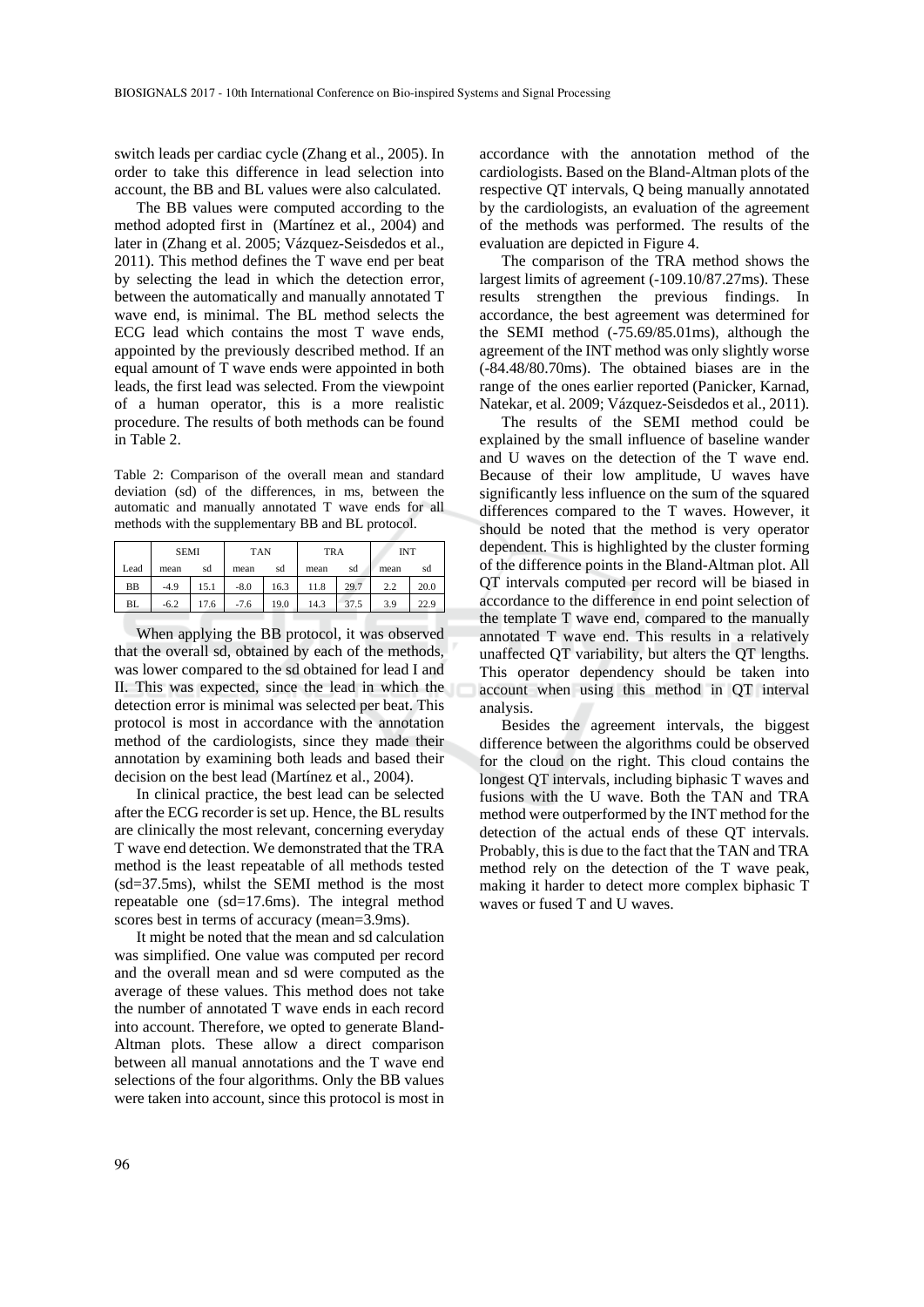

Figure 4: Bland-Altman plots of the four T wave end detection algorithms, compared to the manual annotated beats. The dotted black line indicates the average bias, or the average of the differences. The dotted red lines represent the 95% limits of agreement.

#### **3.3 Limitations**

We annotated the T wave ends on the template beats for the SEMI method ourselves. Better results could have been obtained by annotation of the template by a cardiologist. Also, the tangent and trapezium method heavily rely on an accurate T peak detection. This could not be fully guaranteed and might be an additional cause for the large limits of agreement of the TRA method. Finally, although the PhysioNet QT database provides a large database of annotated beats, it should be noted that it is not known which lead was annotated. In this paper the BB approach is further investigated, but it should be noted that this approach cannot be applied in a clinical setting.

## **4 CONCLUSIONS**

This paper is the first to compare four different (semi-)automated methods on the same manually appointed T wave ends of the PhysioNet QT database. We demonstrated that, in terms of overall mean error and standard deviation, the TRA method is outperformed by the other algorithms. The SEMI and INT methods perform approximately equivalent, but the SEMI method is very operator dependent. Therefore, the INT method is the preferred method. As presented, an important difference remains between automatically and manually annotated T wave ends. This is probably due to the previously mentioned morphological variation, U wave fusion and omnipresent noise, which also impede manual annotation.

## **ACKNOWLEDGEMENTS**

RW is supported as a clinical researcher by the Fund for Scientific Research Flanders (FWO).

SV: BOF KU Leuven: CoE #: PFV/10/002 (OPTEC), SPARKLE #: IDO-10-0358, The effect of perinatal stress on the later outcome in preterm babies #: C24/15/036; FWO: project #: G.0869.12N (Tumor imaging), G.0A5513N (Deep brain stimulation); IWT: project #: TBM 110697-NeoGuard, SWT 150466-OSA+; iMinds Medical Information Technologies: SBO2016; Belgian Federal Science Policy Office: IUAP P7/19/ (DYSCO, 'Dynamical systems, control and optimization', 2012-2017); Belgian Foreign Affairs-Development Cooperation: VLIR UOS programs (2013-2019); EU: European Union's Seventh Framework Programme (FP7/2007